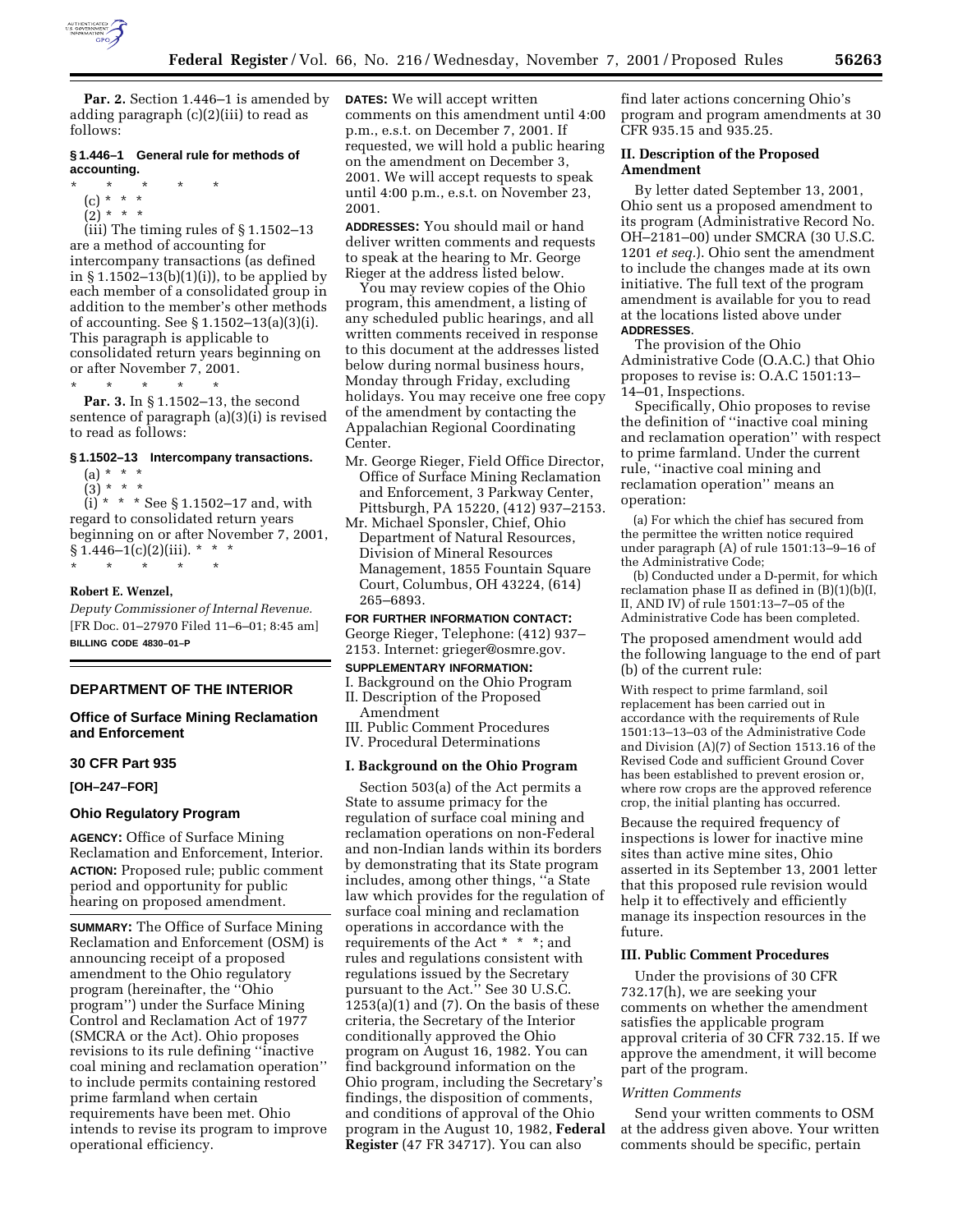only to the issues proposed in this rulemaking, and include explanations in support of your recommendations. We will not consider or respond to your comments when developing the final rule if they are received after the close of the comment period (see **DATES**). We will make every attempt to log all comments into the administrative record, but comments delivered to an address other than the Appalachian Regional Coordinating Center may not be logged in.

### *Electronic Comments*

Please submit Internet comments as an ASCII or Word file avoiding the use of special characters and any form of encryption. Please also include ''Attn: SPATS No. OH–247–FOR'' and your name and return address in your Internet message. If you do not receive a confirmation that we have received your Internet message, contact the Appalachian Regional Coordinating Center at (412) 937–2153.

### *Availability of Comments*

We will make comments, including names and addresses of respondents, available for public review during normal business hours. We will not consider anonymous comments. If individual respondents request confidentiality, we will honor their request to the extent allowable by law. Individual respondents who wish to withhold their name or address from public review, except for the city or town, must state this prominently at the beginning of their comments. We will make all submissions from organizations or businesses, and from individuals identifying themselves as representatives or officials of organizations or businesses, available for public review in their entirety.

### *Public Hearing*

If you wish to speak at the public hearing, contact the person listed under **FOR FURTHER INFORMATION CONTACT** by 4:00 p.m., e.s.t. on November 23, 2001. If you are disabled and need special accommodations to attend a public hearing, contact the person listed under **FOR FURTHER INFORMATION CONTACT.** We will arrange the location and time of the hearing with those persons requesting the hearing. If no one requests an opportunity to speak, we will not hold the hearing.

To assist the transcriber and ensure an accurate record, we request, if possible, that each person who speaks at a public hearing provide us with a written copy of his or her comments. The public hearing will continue on the specified date until everyone scheduled to speak

has been given an opportunity to be heard. If you are in the audience and have not been scheduled to speak and wish to do so, you will be allowed to speak after those who have been scheduled. We will end the hearing after everyone scheduled to speak and others present in the audience who wish to speak, have been heard. If you are disabled and need a special accommodation to attend a public hearing, contact the person listed under **FOR FURTHER INFORMATION CONTACT**.

### *Public Meeting*

If only one person requests an opportunity to speak, we may hold a public meeting rather than a public hearing. If you wish to meet with us to discuss the amendment, please request a meeting by contacting the person listed under **FOR FURTHER INFORMATION CONTACT.** All such meetings are open to the public and, if possible, we will post notices of meetings at the locations listed under **ADDRESSES.** We will make a written summary of each meeting a part of the administrative record.

### **IV. Procedural Determinations**

#### *Executive Order 12630—Takings*

This rule does not have takings implications. This determination is based on the analysis performed for the counterpart Federal regulations.

# *Executive Order 12866—Regulatory Planning and Review*

This rule is exempted from review by the Office of Management and Budget (OMB) under Executive Order 12866.

### *Executive Order 12988—Civil Justice Reform*

The Department of the Interior has conducted the reviews required by section 3 of Executive Order 12988 and has determined that this rule meets the applicable standards of subsections (a) and (b) of that section. However, these standards are not applicable to the actual language of State regulatory programs and program amendments since each such program is drafted and promulgated by a specific State, not by OSM. Under sections 503 and 505 of SMCRA (30 U.S.C. 1253 and 1255) and the Federal regulations at 30 CFR 730.11, 732.15, and 732.17(h)(10), decisions on proposed State regulatory programs and program amendments submitted by the States must be based solely on a determination of whether the submittal is consistent with SMCRA and its implementing Federal regulations and whether the other requirements of 30 CFR Parts 730, 731, and 732 have been met.

### *Executive Order 13132—Federalism*

This rule does not have Federalism implications. SMCRA delineates the roles of the Federal and State governments with regard to the regulation of surface coal mining and reclamation operations. One of the purposes of SMCRA is to ''establish a nationwide program to protect society and the environment from the adverse effects of surface coal mining operations.'' Section 503(a)(1) of SMCRA requires that State laws regulating surface coal mining and reclamation operations be ''in accordance with'' the requirements of SMCRA. Section 503(a)(7) requires that State programs contain rules and regulations ''consistent with'' regulations issued by the Secretary pursuant to SMCRA.

## *Executive Order 13211—Regulations That Significantly Affect the Supply, Distribution, or Use of Energy*

On May 18, 2001, the President issued Executive Order 13211 which requires agencies to prepare a Statement of Energy Effects for a rule that is (1) considered significant under Executive Order 12866, and (2) likely to have a significant adverse effect on the supply, distribution, or use of energy. Because this rule is exempt from review under Executive Order 12866 and is not expected to have a significant adverse effect on the supply, distribution, or use of energy, a Statement of Energy Effects is not required.

#### *National Environmental Policy Act*

Section 702(d) of SMCRA (30 U.S.C. 1292(d)) provides that a decision on a proposed State regulatory program provision does not constitute a major Federal action within the meaning of section 102(2)(C) of the National Environmental Policy Act (NEPA) (42 U.S.C. 4332(2)(C)). A determination has been made that such decisions are categorically excluded from the NEPA process (516 DM 8.4.A(2)).

#### *Paperwork Reduction Act*

This rule does not contain information collection requirements that require approval by OMB under the Paperwork Reduction Act (44 U.S.C. 3507 *et seq.*).

#### *Regulatory Flexibility Act*

The Department of the Interior certifies that this rule will not have a significant economic impact on a substantial number of small entities under the Regulatory Flexibility Act (5 U.S.C. 601 *et seq.*). The State submittal, which is the subject of this rule, is based upon counterpart Federal regulations for